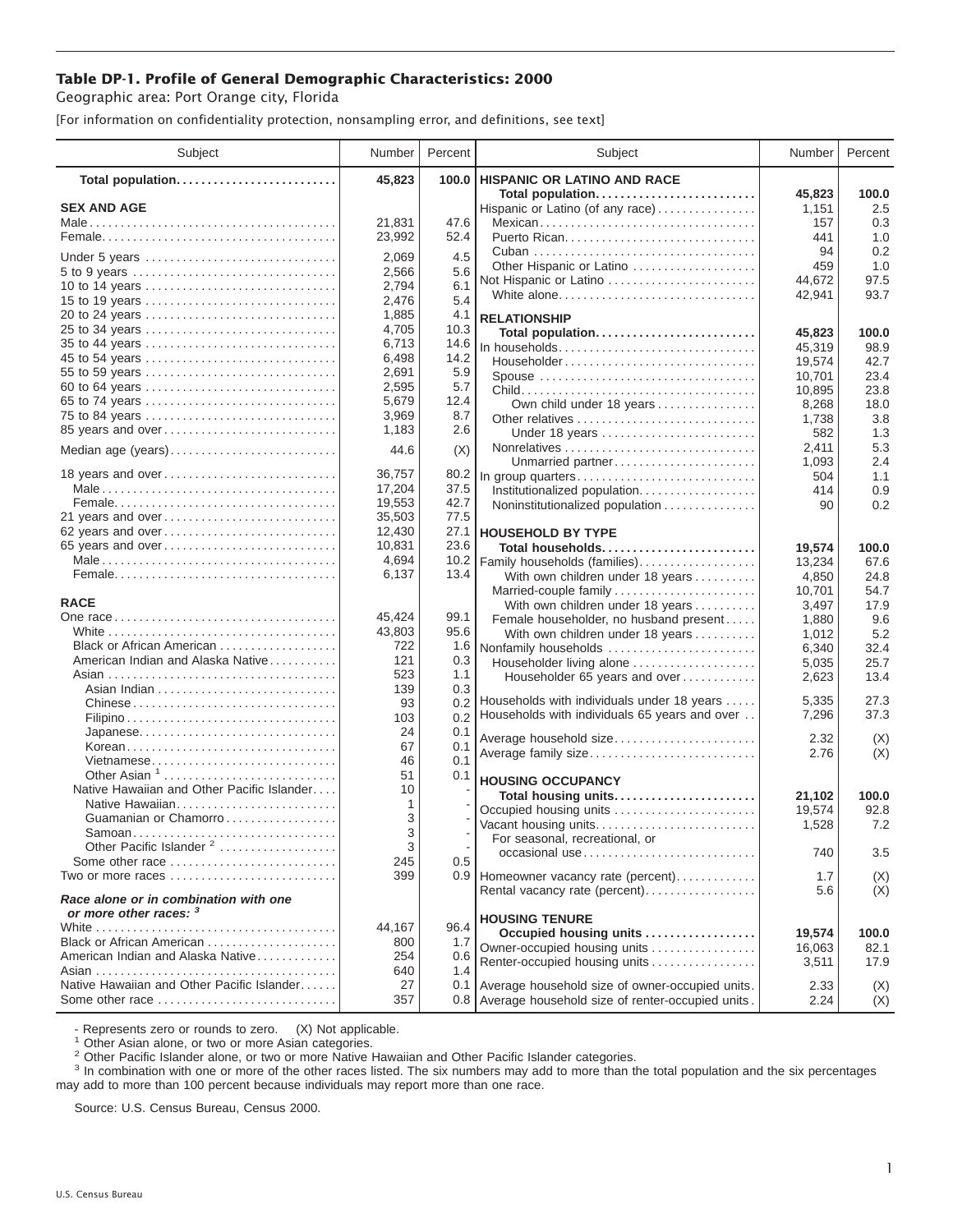## **Table DP-2. Profile of Selected Social Characteristics: 2000**

Geographic area: Port Orange city, Florida

[Data based on a sample. For information on confidentiality protection, sampling error, nonsampling error, and definitions, see text]

| <b>SCHOOL ENROLLMENT</b><br><b>NATIVITY AND PLACE OF BIRTH</b><br>Population 3 years and over<br>Total population<br>45,370<br>100.0<br>enrolled in school<br>9,894<br>94.3<br>42,806<br>Nursery school, preschool<br>674<br>6.8<br>92.8<br>42,090<br>520<br>5.3<br>State of residence<br>23.2<br>Kindergarten<br>10,514<br>Elementary school (grades 1-8)<br>4,352<br>44.0<br>69.6<br>Different state<br>31,576<br>High school (grades 9-12)<br>2,046<br>20.7<br>Born outside United States<br>1.6<br>716<br>College or graduate school<br>5.7<br>2,302<br>23.3<br>Foreign born<br>2,564<br>Entered 1990 to March 2000<br>1.1<br>510<br><b>EDUCATIONAL ATTAINMENT</b><br>Naturalized citizen<br>3.7<br>1,665<br>100.0<br>Population 25 years and over<br>33,725<br>2.0<br>899<br>Less than 9th grade<br>1,129<br>3.3<br><b>REGION OF BIRTH OF FOREIGN BORN</b><br>9th to 12th grade, no diploma<br>4,030<br>11.9<br>Total (excluding born at sea)<br>2.564<br>100.0<br>High school graduate (includes equivalency)<br>34.6<br>11,685<br>50.2<br>1,287<br>Some college, no degree<br>8,303<br>24.6<br>20.5<br>526<br>2,833<br>8.4<br>Associate degree<br>6.2<br>160<br>Bachelor's degree<br>3,834<br>11.4<br>0.3<br>8<br>5.7<br>1,911<br>Graduate or professional degree<br>12.9<br>331<br>84.7<br>Percent high school graduate or higher<br>(X)<br>Northern America<br>9.8<br>252<br>(X)<br>Percent bachelor's degree or higher<br>17.0<br><b>LANGUAGE SPOKEN AT HOME</b><br>Population 5 years and over<br>43,306<br>100.0<br><b>MARITAL STATUS</b><br>English only<br>92.6<br>40,105<br>Population 15 years and over<br>100.0<br>37,928<br>Language other than English<br>7.4<br>3,201<br>6,875<br>18.1<br>Never married<br>Speak English less than "very well"<br>2.3<br>1,013<br>22,217<br>58.6<br>Now married, except separated<br>2.2<br>Spanish<br>966<br>Separated<br>573<br>1.5<br>Speak English less than "very well"<br>0.8<br>362<br>3,685<br>9.7<br>Other Indo-European languages<br>4.0<br>1,732<br>7.9<br>2,980<br>Speak English less than "very well"<br>1.0<br>445<br>12.1<br>4,578<br>Asian and Pacific Island languages<br>252<br>0.6<br>6.9<br>2,632<br>Speak English less than "very well"<br>0.3<br>139<br><b>GRANDPARENTS AS CAREGIVERS</b><br><b>ANCESTRY (single or multiple)</b><br>Grandparent living in household with<br>Total population<br>45,370<br>100.0<br>one or more own grandchildren under<br>Total ancestries reported<br>104.7<br>47,522<br>893<br>100.0<br>18 years<br>0.8<br>352<br>Grandparent responsible for grandchildren<br>447<br>50.1<br>0.5<br>249<br>0.3<br>117<br><b>VETERAN STATUS</b><br>906<br>2.0<br>100.0<br>Civilian population 18 years and over<br>36,275<br>14.0<br>6,354<br>20.5<br>7,437<br>Civilian veterans<br>French (except Basque) <sup>1</sup><br>4.1<br>1,850<br>French Canadian <sup>1</sup><br>1.8<br>808<br><b>DISABILITY STATUS OF THE CIVILIAN</b><br>18.2<br>8,246<br>NONINSTITUTIONALIZED POPULATION<br>0.8<br>353<br>Population 5 to 20 years<br>8,334<br>100.0<br>0.6<br>254<br>618<br>7.4<br>With a disability<br>7,145<br>15.7<br>Population 21 to 64 years<br>24,161<br>100.0<br>5,028<br>11.1<br>4,929<br>20.4<br>With a disability<br>0.4<br>160<br>Percent employed<br>60.9<br>(X)<br>Norwegian<br>319<br>0.7<br>19,232<br>79.6<br>4.4<br>1,986<br>Percent employed<br>79.9<br>(X)<br>159<br>0.4<br>Population 65 years and over<br>10,358<br>100.0<br>360<br>0.8<br>2.2<br>997<br>4,042<br>With a disability<br>39.0<br>2.4<br>1,094<br><b>RESIDENCE IN 1995</b><br>0.5<br>224<br>Subsaharan African<br>Population 5 years and over<br>43,306<br>0.3<br>100.0<br>132<br>Same house in 1995<br>22,616<br>52.2<br>648<br>1.4<br>Different house in the U.S. in 1995<br>20,266<br>162<br>0.4<br>46.8<br>Same county<br>11,528<br>26.6<br>186<br>0.4<br>United States or American<br>8,738<br>8.0<br>20.2<br>3,612<br>Same state<br>2,040<br>4.7<br>1.0<br>461<br>West Indian (excluding Hispanic groups)<br>Different state<br>0.3<br>6,698<br>15.5<br>144<br>Elsewhere in 1995<br>424<br>11.5<br>1.0<br>Other ancestries<br>5,216 | Subject | Number | Percent | Subject | Number | Percent |
|------------------------------------------------------------------------------------------------------------------------------------------------------------------------------------------------------------------------------------------------------------------------------------------------------------------------------------------------------------------------------------------------------------------------------------------------------------------------------------------------------------------------------------------------------------------------------------------------------------------------------------------------------------------------------------------------------------------------------------------------------------------------------------------------------------------------------------------------------------------------------------------------------------------------------------------------------------------------------------------------------------------------------------------------------------------------------------------------------------------------------------------------------------------------------------------------------------------------------------------------------------------------------------------------------------------------------------------------------------------------------------------------------------------------------------------------------------------------------------------------------------------------------------------------------------------------------------------------------------------------------------------------------------------------------------------------------------------------------------------------------------------------------------------------------------------------------------------------------------------------------------------------------------------------------------------------------------------------------------------------------------------------------------------------------------------------------------------------------------------------------------------------------------------------------------------------------------------------------------------------------------------------------------------------------------------------------------------------------------------------------------------------------------------------------------------------------------------------------------------------------------------------------------------------------------------------------------------------------------------------------------------------------------------------------------------------------------------------------------------------------------------------------------------------------------------------------------------------------------------------------------------------------------------------------------------------------------------------------------------------------------------------------------------------------------------------------------------------------------------------------------------------------------------------------------------------------------------------------------------------------------------------------------------------------------------------------------------------------------------------------------------------------------------------------------------------------------------------------------------------------------------------------------------------------------------------------------------------------------------------------------------------------------------------------------------------------------------------------------------------------------------------------------------------------------------------------------------------------------------------------------------------------------------------------------------------------------------------------------------------------------------------------------------------------------------------------------------------------------------------|---------|--------|---------|---------|--------|---------|
|                                                                                                                                                                                                                                                                                                                                                                                                                                                                                                                                                                                                                                                                                                                                                                                                                                                                                                                                                                                                                                                                                                                                                                                                                                                                                                                                                                                                                                                                                                                                                                                                                                                                                                                                                                                                                                                                                                                                                                                                                                                                                                                                                                                                                                                                                                                                                                                                                                                                                                                                                                                                                                                                                                                                                                                                                                                                                                                                                                                                                                                                                                                                                                                                                                                                                                                                                                                                                                                                                                                                                                                                                                                                                                                                                                                                                                                                                                                                                                                                                                                                                                                        |         |        |         |         |        |         |
|                                                                                                                                                                                                                                                                                                                                                                                                                                                                                                                                                                                                                                                                                                                                                                                                                                                                                                                                                                                                                                                                                                                                                                                                                                                                                                                                                                                                                                                                                                                                                                                                                                                                                                                                                                                                                                                                                                                                                                                                                                                                                                                                                                                                                                                                                                                                                                                                                                                                                                                                                                                                                                                                                                                                                                                                                                                                                                                                                                                                                                                                                                                                                                                                                                                                                                                                                                                                                                                                                                                                                                                                                                                                                                                                                                                                                                                                                                                                                                                                                                                                                                                        |         |        |         |         |        |         |
|                                                                                                                                                                                                                                                                                                                                                                                                                                                                                                                                                                                                                                                                                                                                                                                                                                                                                                                                                                                                                                                                                                                                                                                                                                                                                                                                                                                                                                                                                                                                                                                                                                                                                                                                                                                                                                                                                                                                                                                                                                                                                                                                                                                                                                                                                                                                                                                                                                                                                                                                                                                                                                                                                                                                                                                                                                                                                                                                                                                                                                                                                                                                                                                                                                                                                                                                                                                                                                                                                                                                                                                                                                                                                                                                                                                                                                                                                                                                                                                                                                                                                                                        |         |        |         |         |        |         |
|                                                                                                                                                                                                                                                                                                                                                                                                                                                                                                                                                                                                                                                                                                                                                                                                                                                                                                                                                                                                                                                                                                                                                                                                                                                                                                                                                                                                                                                                                                                                                                                                                                                                                                                                                                                                                                                                                                                                                                                                                                                                                                                                                                                                                                                                                                                                                                                                                                                                                                                                                                                                                                                                                                                                                                                                                                                                                                                                                                                                                                                                                                                                                                                                                                                                                                                                                                                                                                                                                                                                                                                                                                                                                                                                                                                                                                                                                                                                                                                                                                                                                                                        |         |        |         |         |        |         |
|                                                                                                                                                                                                                                                                                                                                                                                                                                                                                                                                                                                                                                                                                                                                                                                                                                                                                                                                                                                                                                                                                                                                                                                                                                                                                                                                                                                                                                                                                                                                                                                                                                                                                                                                                                                                                                                                                                                                                                                                                                                                                                                                                                                                                                                                                                                                                                                                                                                                                                                                                                                                                                                                                                                                                                                                                                                                                                                                                                                                                                                                                                                                                                                                                                                                                                                                                                                                                                                                                                                                                                                                                                                                                                                                                                                                                                                                                                                                                                                                                                                                                                                        |         |        |         |         |        |         |
|                                                                                                                                                                                                                                                                                                                                                                                                                                                                                                                                                                                                                                                                                                                                                                                                                                                                                                                                                                                                                                                                                                                                                                                                                                                                                                                                                                                                                                                                                                                                                                                                                                                                                                                                                                                                                                                                                                                                                                                                                                                                                                                                                                                                                                                                                                                                                                                                                                                                                                                                                                                                                                                                                                                                                                                                                                                                                                                                                                                                                                                                                                                                                                                                                                                                                                                                                                                                                                                                                                                                                                                                                                                                                                                                                                                                                                                                                                                                                                                                                                                                                                                        |         |        |         |         |        |         |
|                                                                                                                                                                                                                                                                                                                                                                                                                                                                                                                                                                                                                                                                                                                                                                                                                                                                                                                                                                                                                                                                                                                                                                                                                                                                                                                                                                                                                                                                                                                                                                                                                                                                                                                                                                                                                                                                                                                                                                                                                                                                                                                                                                                                                                                                                                                                                                                                                                                                                                                                                                                                                                                                                                                                                                                                                                                                                                                                                                                                                                                                                                                                                                                                                                                                                                                                                                                                                                                                                                                                                                                                                                                                                                                                                                                                                                                                                                                                                                                                                                                                                                                        |         |        |         |         |        |         |
|                                                                                                                                                                                                                                                                                                                                                                                                                                                                                                                                                                                                                                                                                                                                                                                                                                                                                                                                                                                                                                                                                                                                                                                                                                                                                                                                                                                                                                                                                                                                                                                                                                                                                                                                                                                                                                                                                                                                                                                                                                                                                                                                                                                                                                                                                                                                                                                                                                                                                                                                                                                                                                                                                                                                                                                                                                                                                                                                                                                                                                                                                                                                                                                                                                                                                                                                                                                                                                                                                                                                                                                                                                                                                                                                                                                                                                                                                                                                                                                                                                                                                                                        |         |        |         |         |        |         |
|                                                                                                                                                                                                                                                                                                                                                                                                                                                                                                                                                                                                                                                                                                                                                                                                                                                                                                                                                                                                                                                                                                                                                                                                                                                                                                                                                                                                                                                                                                                                                                                                                                                                                                                                                                                                                                                                                                                                                                                                                                                                                                                                                                                                                                                                                                                                                                                                                                                                                                                                                                                                                                                                                                                                                                                                                                                                                                                                                                                                                                                                                                                                                                                                                                                                                                                                                                                                                                                                                                                                                                                                                                                                                                                                                                                                                                                                                                                                                                                                                                                                                                                        |         |        |         |         |        |         |
|                                                                                                                                                                                                                                                                                                                                                                                                                                                                                                                                                                                                                                                                                                                                                                                                                                                                                                                                                                                                                                                                                                                                                                                                                                                                                                                                                                                                                                                                                                                                                                                                                                                                                                                                                                                                                                                                                                                                                                                                                                                                                                                                                                                                                                                                                                                                                                                                                                                                                                                                                                                                                                                                                                                                                                                                                                                                                                                                                                                                                                                                                                                                                                                                                                                                                                                                                                                                                                                                                                                                                                                                                                                                                                                                                                                                                                                                                                                                                                                                                                                                                                                        |         |        |         |         |        |         |
|                                                                                                                                                                                                                                                                                                                                                                                                                                                                                                                                                                                                                                                                                                                                                                                                                                                                                                                                                                                                                                                                                                                                                                                                                                                                                                                                                                                                                                                                                                                                                                                                                                                                                                                                                                                                                                                                                                                                                                                                                                                                                                                                                                                                                                                                                                                                                                                                                                                                                                                                                                                                                                                                                                                                                                                                                                                                                                                                                                                                                                                                                                                                                                                                                                                                                                                                                                                                                                                                                                                                                                                                                                                                                                                                                                                                                                                                                                                                                                                                                                                                                                                        |         |        |         |         |        |         |
|                                                                                                                                                                                                                                                                                                                                                                                                                                                                                                                                                                                                                                                                                                                                                                                                                                                                                                                                                                                                                                                                                                                                                                                                                                                                                                                                                                                                                                                                                                                                                                                                                                                                                                                                                                                                                                                                                                                                                                                                                                                                                                                                                                                                                                                                                                                                                                                                                                                                                                                                                                                                                                                                                                                                                                                                                                                                                                                                                                                                                                                                                                                                                                                                                                                                                                                                                                                                                                                                                                                                                                                                                                                                                                                                                                                                                                                                                                                                                                                                                                                                                                                        |         |        |         |         |        |         |
|                                                                                                                                                                                                                                                                                                                                                                                                                                                                                                                                                                                                                                                                                                                                                                                                                                                                                                                                                                                                                                                                                                                                                                                                                                                                                                                                                                                                                                                                                                                                                                                                                                                                                                                                                                                                                                                                                                                                                                                                                                                                                                                                                                                                                                                                                                                                                                                                                                                                                                                                                                                                                                                                                                                                                                                                                                                                                                                                                                                                                                                                                                                                                                                                                                                                                                                                                                                                                                                                                                                                                                                                                                                                                                                                                                                                                                                                                                                                                                                                                                                                                                                        |         |        |         |         |        |         |
|                                                                                                                                                                                                                                                                                                                                                                                                                                                                                                                                                                                                                                                                                                                                                                                                                                                                                                                                                                                                                                                                                                                                                                                                                                                                                                                                                                                                                                                                                                                                                                                                                                                                                                                                                                                                                                                                                                                                                                                                                                                                                                                                                                                                                                                                                                                                                                                                                                                                                                                                                                                                                                                                                                                                                                                                                                                                                                                                                                                                                                                                                                                                                                                                                                                                                                                                                                                                                                                                                                                                                                                                                                                                                                                                                                                                                                                                                                                                                                                                                                                                                                                        |         |        |         |         |        |         |
|                                                                                                                                                                                                                                                                                                                                                                                                                                                                                                                                                                                                                                                                                                                                                                                                                                                                                                                                                                                                                                                                                                                                                                                                                                                                                                                                                                                                                                                                                                                                                                                                                                                                                                                                                                                                                                                                                                                                                                                                                                                                                                                                                                                                                                                                                                                                                                                                                                                                                                                                                                                                                                                                                                                                                                                                                                                                                                                                                                                                                                                                                                                                                                                                                                                                                                                                                                                                                                                                                                                                                                                                                                                                                                                                                                                                                                                                                                                                                                                                                                                                                                                        |         |        |         |         |        |         |
|                                                                                                                                                                                                                                                                                                                                                                                                                                                                                                                                                                                                                                                                                                                                                                                                                                                                                                                                                                                                                                                                                                                                                                                                                                                                                                                                                                                                                                                                                                                                                                                                                                                                                                                                                                                                                                                                                                                                                                                                                                                                                                                                                                                                                                                                                                                                                                                                                                                                                                                                                                                                                                                                                                                                                                                                                                                                                                                                                                                                                                                                                                                                                                                                                                                                                                                                                                                                                                                                                                                                                                                                                                                                                                                                                                                                                                                                                                                                                                                                                                                                                                                        |         |        |         |         |        |         |
|                                                                                                                                                                                                                                                                                                                                                                                                                                                                                                                                                                                                                                                                                                                                                                                                                                                                                                                                                                                                                                                                                                                                                                                                                                                                                                                                                                                                                                                                                                                                                                                                                                                                                                                                                                                                                                                                                                                                                                                                                                                                                                                                                                                                                                                                                                                                                                                                                                                                                                                                                                                                                                                                                                                                                                                                                                                                                                                                                                                                                                                                                                                                                                                                                                                                                                                                                                                                                                                                                                                                                                                                                                                                                                                                                                                                                                                                                                                                                                                                                                                                                                                        |         |        |         |         |        |         |
|                                                                                                                                                                                                                                                                                                                                                                                                                                                                                                                                                                                                                                                                                                                                                                                                                                                                                                                                                                                                                                                                                                                                                                                                                                                                                                                                                                                                                                                                                                                                                                                                                                                                                                                                                                                                                                                                                                                                                                                                                                                                                                                                                                                                                                                                                                                                                                                                                                                                                                                                                                                                                                                                                                                                                                                                                                                                                                                                                                                                                                                                                                                                                                                                                                                                                                                                                                                                                                                                                                                                                                                                                                                                                                                                                                                                                                                                                                                                                                                                                                                                                                                        |         |        |         |         |        |         |
|                                                                                                                                                                                                                                                                                                                                                                                                                                                                                                                                                                                                                                                                                                                                                                                                                                                                                                                                                                                                                                                                                                                                                                                                                                                                                                                                                                                                                                                                                                                                                                                                                                                                                                                                                                                                                                                                                                                                                                                                                                                                                                                                                                                                                                                                                                                                                                                                                                                                                                                                                                                                                                                                                                                                                                                                                                                                                                                                                                                                                                                                                                                                                                                                                                                                                                                                                                                                                                                                                                                                                                                                                                                                                                                                                                                                                                                                                                                                                                                                                                                                                                                        |         |        |         |         |        |         |
|                                                                                                                                                                                                                                                                                                                                                                                                                                                                                                                                                                                                                                                                                                                                                                                                                                                                                                                                                                                                                                                                                                                                                                                                                                                                                                                                                                                                                                                                                                                                                                                                                                                                                                                                                                                                                                                                                                                                                                                                                                                                                                                                                                                                                                                                                                                                                                                                                                                                                                                                                                                                                                                                                                                                                                                                                                                                                                                                                                                                                                                                                                                                                                                                                                                                                                                                                                                                                                                                                                                                                                                                                                                                                                                                                                                                                                                                                                                                                                                                                                                                                                                        |         |        |         |         |        |         |
|                                                                                                                                                                                                                                                                                                                                                                                                                                                                                                                                                                                                                                                                                                                                                                                                                                                                                                                                                                                                                                                                                                                                                                                                                                                                                                                                                                                                                                                                                                                                                                                                                                                                                                                                                                                                                                                                                                                                                                                                                                                                                                                                                                                                                                                                                                                                                                                                                                                                                                                                                                                                                                                                                                                                                                                                                                                                                                                                                                                                                                                                                                                                                                                                                                                                                                                                                                                                                                                                                                                                                                                                                                                                                                                                                                                                                                                                                                                                                                                                                                                                                                                        |         |        |         |         |        |         |
|                                                                                                                                                                                                                                                                                                                                                                                                                                                                                                                                                                                                                                                                                                                                                                                                                                                                                                                                                                                                                                                                                                                                                                                                                                                                                                                                                                                                                                                                                                                                                                                                                                                                                                                                                                                                                                                                                                                                                                                                                                                                                                                                                                                                                                                                                                                                                                                                                                                                                                                                                                                                                                                                                                                                                                                                                                                                                                                                                                                                                                                                                                                                                                                                                                                                                                                                                                                                                                                                                                                                                                                                                                                                                                                                                                                                                                                                                                                                                                                                                                                                                                                        |         |        |         |         |        |         |
|                                                                                                                                                                                                                                                                                                                                                                                                                                                                                                                                                                                                                                                                                                                                                                                                                                                                                                                                                                                                                                                                                                                                                                                                                                                                                                                                                                                                                                                                                                                                                                                                                                                                                                                                                                                                                                                                                                                                                                                                                                                                                                                                                                                                                                                                                                                                                                                                                                                                                                                                                                                                                                                                                                                                                                                                                                                                                                                                                                                                                                                                                                                                                                                                                                                                                                                                                                                                                                                                                                                                                                                                                                                                                                                                                                                                                                                                                                                                                                                                                                                                                                                        |         |        |         |         |        |         |
|                                                                                                                                                                                                                                                                                                                                                                                                                                                                                                                                                                                                                                                                                                                                                                                                                                                                                                                                                                                                                                                                                                                                                                                                                                                                                                                                                                                                                                                                                                                                                                                                                                                                                                                                                                                                                                                                                                                                                                                                                                                                                                                                                                                                                                                                                                                                                                                                                                                                                                                                                                                                                                                                                                                                                                                                                                                                                                                                                                                                                                                                                                                                                                                                                                                                                                                                                                                                                                                                                                                                                                                                                                                                                                                                                                                                                                                                                                                                                                                                                                                                                                                        |         |        |         |         |        |         |
|                                                                                                                                                                                                                                                                                                                                                                                                                                                                                                                                                                                                                                                                                                                                                                                                                                                                                                                                                                                                                                                                                                                                                                                                                                                                                                                                                                                                                                                                                                                                                                                                                                                                                                                                                                                                                                                                                                                                                                                                                                                                                                                                                                                                                                                                                                                                                                                                                                                                                                                                                                                                                                                                                                                                                                                                                                                                                                                                                                                                                                                                                                                                                                                                                                                                                                                                                                                                                                                                                                                                                                                                                                                                                                                                                                                                                                                                                                                                                                                                                                                                                                                        |         |        |         |         |        |         |
|                                                                                                                                                                                                                                                                                                                                                                                                                                                                                                                                                                                                                                                                                                                                                                                                                                                                                                                                                                                                                                                                                                                                                                                                                                                                                                                                                                                                                                                                                                                                                                                                                                                                                                                                                                                                                                                                                                                                                                                                                                                                                                                                                                                                                                                                                                                                                                                                                                                                                                                                                                                                                                                                                                                                                                                                                                                                                                                                                                                                                                                                                                                                                                                                                                                                                                                                                                                                                                                                                                                                                                                                                                                                                                                                                                                                                                                                                                                                                                                                                                                                                                                        |         |        |         |         |        |         |
|                                                                                                                                                                                                                                                                                                                                                                                                                                                                                                                                                                                                                                                                                                                                                                                                                                                                                                                                                                                                                                                                                                                                                                                                                                                                                                                                                                                                                                                                                                                                                                                                                                                                                                                                                                                                                                                                                                                                                                                                                                                                                                                                                                                                                                                                                                                                                                                                                                                                                                                                                                                                                                                                                                                                                                                                                                                                                                                                                                                                                                                                                                                                                                                                                                                                                                                                                                                                                                                                                                                                                                                                                                                                                                                                                                                                                                                                                                                                                                                                                                                                                                                        |         |        |         |         |        |         |
|                                                                                                                                                                                                                                                                                                                                                                                                                                                                                                                                                                                                                                                                                                                                                                                                                                                                                                                                                                                                                                                                                                                                                                                                                                                                                                                                                                                                                                                                                                                                                                                                                                                                                                                                                                                                                                                                                                                                                                                                                                                                                                                                                                                                                                                                                                                                                                                                                                                                                                                                                                                                                                                                                                                                                                                                                                                                                                                                                                                                                                                                                                                                                                                                                                                                                                                                                                                                                                                                                                                                                                                                                                                                                                                                                                                                                                                                                                                                                                                                                                                                                                                        |         |        |         |         |        |         |
|                                                                                                                                                                                                                                                                                                                                                                                                                                                                                                                                                                                                                                                                                                                                                                                                                                                                                                                                                                                                                                                                                                                                                                                                                                                                                                                                                                                                                                                                                                                                                                                                                                                                                                                                                                                                                                                                                                                                                                                                                                                                                                                                                                                                                                                                                                                                                                                                                                                                                                                                                                                                                                                                                                                                                                                                                                                                                                                                                                                                                                                                                                                                                                                                                                                                                                                                                                                                                                                                                                                                                                                                                                                                                                                                                                                                                                                                                                                                                                                                                                                                                                                        |         |        |         |         |        |         |
|                                                                                                                                                                                                                                                                                                                                                                                                                                                                                                                                                                                                                                                                                                                                                                                                                                                                                                                                                                                                                                                                                                                                                                                                                                                                                                                                                                                                                                                                                                                                                                                                                                                                                                                                                                                                                                                                                                                                                                                                                                                                                                                                                                                                                                                                                                                                                                                                                                                                                                                                                                                                                                                                                                                                                                                                                                                                                                                                                                                                                                                                                                                                                                                                                                                                                                                                                                                                                                                                                                                                                                                                                                                                                                                                                                                                                                                                                                                                                                                                                                                                                                                        |         |        |         |         |        |         |
|                                                                                                                                                                                                                                                                                                                                                                                                                                                                                                                                                                                                                                                                                                                                                                                                                                                                                                                                                                                                                                                                                                                                                                                                                                                                                                                                                                                                                                                                                                                                                                                                                                                                                                                                                                                                                                                                                                                                                                                                                                                                                                                                                                                                                                                                                                                                                                                                                                                                                                                                                                                                                                                                                                                                                                                                                                                                                                                                                                                                                                                                                                                                                                                                                                                                                                                                                                                                                                                                                                                                                                                                                                                                                                                                                                                                                                                                                                                                                                                                                                                                                                                        |         |        |         |         |        |         |
|                                                                                                                                                                                                                                                                                                                                                                                                                                                                                                                                                                                                                                                                                                                                                                                                                                                                                                                                                                                                                                                                                                                                                                                                                                                                                                                                                                                                                                                                                                                                                                                                                                                                                                                                                                                                                                                                                                                                                                                                                                                                                                                                                                                                                                                                                                                                                                                                                                                                                                                                                                                                                                                                                                                                                                                                                                                                                                                                                                                                                                                                                                                                                                                                                                                                                                                                                                                                                                                                                                                                                                                                                                                                                                                                                                                                                                                                                                                                                                                                                                                                                                                        |         |        |         |         |        |         |
|                                                                                                                                                                                                                                                                                                                                                                                                                                                                                                                                                                                                                                                                                                                                                                                                                                                                                                                                                                                                                                                                                                                                                                                                                                                                                                                                                                                                                                                                                                                                                                                                                                                                                                                                                                                                                                                                                                                                                                                                                                                                                                                                                                                                                                                                                                                                                                                                                                                                                                                                                                                                                                                                                                                                                                                                                                                                                                                                                                                                                                                                                                                                                                                                                                                                                                                                                                                                                                                                                                                                                                                                                                                                                                                                                                                                                                                                                                                                                                                                                                                                                                                        |         |        |         |         |        |         |
|                                                                                                                                                                                                                                                                                                                                                                                                                                                                                                                                                                                                                                                                                                                                                                                                                                                                                                                                                                                                                                                                                                                                                                                                                                                                                                                                                                                                                                                                                                                                                                                                                                                                                                                                                                                                                                                                                                                                                                                                                                                                                                                                                                                                                                                                                                                                                                                                                                                                                                                                                                                                                                                                                                                                                                                                                                                                                                                                                                                                                                                                                                                                                                                                                                                                                                                                                                                                                                                                                                                                                                                                                                                                                                                                                                                                                                                                                                                                                                                                                                                                                                                        |         |        |         |         |        |         |
|                                                                                                                                                                                                                                                                                                                                                                                                                                                                                                                                                                                                                                                                                                                                                                                                                                                                                                                                                                                                                                                                                                                                                                                                                                                                                                                                                                                                                                                                                                                                                                                                                                                                                                                                                                                                                                                                                                                                                                                                                                                                                                                                                                                                                                                                                                                                                                                                                                                                                                                                                                                                                                                                                                                                                                                                                                                                                                                                                                                                                                                                                                                                                                                                                                                                                                                                                                                                                                                                                                                                                                                                                                                                                                                                                                                                                                                                                                                                                                                                                                                                                                                        |         |        |         |         |        |         |
|                                                                                                                                                                                                                                                                                                                                                                                                                                                                                                                                                                                                                                                                                                                                                                                                                                                                                                                                                                                                                                                                                                                                                                                                                                                                                                                                                                                                                                                                                                                                                                                                                                                                                                                                                                                                                                                                                                                                                                                                                                                                                                                                                                                                                                                                                                                                                                                                                                                                                                                                                                                                                                                                                                                                                                                                                                                                                                                                                                                                                                                                                                                                                                                                                                                                                                                                                                                                                                                                                                                                                                                                                                                                                                                                                                                                                                                                                                                                                                                                                                                                                                                        |         |        |         |         |        |         |
|                                                                                                                                                                                                                                                                                                                                                                                                                                                                                                                                                                                                                                                                                                                                                                                                                                                                                                                                                                                                                                                                                                                                                                                                                                                                                                                                                                                                                                                                                                                                                                                                                                                                                                                                                                                                                                                                                                                                                                                                                                                                                                                                                                                                                                                                                                                                                                                                                                                                                                                                                                                                                                                                                                                                                                                                                                                                                                                                                                                                                                                                                                                                                                                                                                                                                                                                                                                                                                                                                                                                                                                                                                                                                                                                                                                                                                                                                                                                                                                                                                                                                                                        |         |        |         |         |        |         |
|                                                                                                                                                                                                                                                                                                                                                                                                                                                                                                                                                                                                                                                                                                                                                                                                                                                                                                                                                                                                                                                                                                                                                                                                                                                                                                                                                                                                                                                                                                                                                                                                                                                                                                                                                                                                                                                                                                                                                                                                                                                                                                                                                                                                                                                                                                                                                                                                                                                                                                                                                                                                                                                                                                                                                                                                                                                                                                                                                                                                                                                                                                                                                                                                                                                                                                                                                                                                                                                                                                                                                                                                                                                                                                                                                                                                                                                                                                                                                                                                                                                                                                                        |         |        |         |         |        |         |
|                                                                                                                                                                                                                                                                                                                                                                                                                                                                                                                                                                                                                                                                                                                                                                                                                                                                                                                                                                                                                                                                                                                                                                                                                                                                                                                                                                                                                                                                                                                                                                                                                                                                                                                                                                                                                                                                                                                                                                                                                                                                                                                                                                                                                                                                                                                                                                                                                                                                                                                                                                                                                                                                                                                                                                                                                                                                                                                                                                                                                                                                                                                                                                                                                                                                                                                                                                                                                                                                                                                                                                                                                                                                                                                                                                                                                                                                                                                                                                                                                                                                                                                        |         |        |         |         |        |         |
|                                                                                                                                                                                                                                                                                                                                                                                                                                                                                                                                                                                                                                                                                                                                                                                                                                                                                                                                                                                                                                                                                                                                                                                                                                                                                                                                                                                                                                                                                                                                                                                                                                                                                                                                                                                                                                                                                                                                                                                                                                                                                                                                                                                                                                                                                                                                                                                                                                                                                                                                                                                                                                                                                                                                                                                                                                                                                                                                                                                                                                                                                                                                                                                                                                                                                                                                                                                                                                                                                                                                                                                                                                                                                                                                                                                                                                                                                                                                                                                                                                                                                                                        |         |        |         |         |        |         |
|                                                                                                                                                                                                                                                                                                                                                                                                                                                                                                                                                                                                                                                                                                                                                                                                                                                                                                                                                                                                                                                                                                                                                                                                                                                                                                                                                                                                                                                                                                                                                                                                                                                                                                                                                                                                                                                                                                                                                                                                                                                                                                                                                                                                                                                                                                                                                                                                                                                                                                                                                                                                                                                                                                                                                                                                                                                                                                                                                                                                                                                                                                                                                                                                                                                                                                                                                                                                                                                                                                                                                                                                                                                                                                                                                                                                                                                                                                                                                                                                                                                                                                                        |         |        |         |         |        |         |
|                                                                                                                                                                                                                                                                                                                                                                                                                                                                                                                                                                                                                                                                                                                                                                                                                                                                                                                                                                                                                                                                                                                                                                                                                                                                                                                                                                                                                                                                                                                                                                                                                                                                                                                                                                                                                                                                                                                                                                                                                                                                                                                                                                                                                                                                                                                                                                                                                                                                                                                                                                                                                                                                                                                                                                                                                                                                                                                                                                                                                                                                                                                                                                                                                                                                                                                                                                                                                                                                                                                                                                                                                                                                                                                                                                                                                                                                                                                                                                                                                                                                                                                        |         |        |         |         |        |         |
|                                                                                                                                                                                                                                                                                                                                                                                                                                                                                                                                                                                                                                                                                                                                                                                                                                                                                                                                                                                                                                                                                                                                                                                                                                                                                                                                                                                                                                                                                                                                                                                                                                                                                                                                                                                                                                                                                                                                                                                                                                                                                                                                                                                                                                                                                                                                                                                                                                                                                                                                                                                                                                                                                                                                                                                                                                                                                                                                                                                                                                                                                                                                                                                                                                                                                                                                                                                                                                                                                                                                                                                                                                                                                                                                                                                                                                                                                                                                                                                                                                                                                                                        |         |        |         |         |        |         |
|                                                                                                                                                                                                                                                                                                                                                                                                                                                                                                                                                                                                                                                                                                                                                                                                                                                                                                                                                                                                                                                                                                                                                                                                                                                                                                                                                                                                                                                                                                                                                                                                                                                                                                                                                                                                                                                                                                                                                                                                                                                                                                                                                                                                                                                                                                                                                                                                                                                                                                                                                                                                                                                                                                                                                                                                                                                                                                                                                                                                                                                                                                                                                                                                                                                                                                                                                                                                                                                                                                                                                                                                                                                                                                                                                                                                                                                                                                                                                                                                                                                                                                                        |         |        |         |         |        |         |
|                                                                                                                                                                                                                                                                                                                                                                                                                                                                                                                                                                                                                                                                                                                                                                                                                                                                                                                                                                                                                                                                                                                                                                                                                                                                                                                                                                                                                                                                                                                                                                                                                                                                                                                                                                                                                                                                                                                                                                                                                                                                                                                                                                                                                                                                                                                                                                                                                                                                                                                                                                                                                                                                                                                                                                                                                                                                                                                                                                                                                                                                                                                                                                                                                                                                                                                                                                                                                                                                                                                                                                                                                                                                                                                                                                                                                                                                                                                                                                                                                                                                                                                        |         |        |         |         |        |         |
|                                                                                                                                                                                                                                                                                                                                                                                                                                                                                                                                                                                                                                                                                                                                                                                                                                                                                                                                                                                                                                                                                                                                                                                                                                                                                                                                                                                                                                                                                                                                                                                                                                                                                                                                                                                                                                                                                                                                                                                                                                                                                                                                                                                                                                                                                                                                                                                                                                                                                                                                                                                                                                                                                                                                                                                                                                                                                                                                                                                                                                                                                                                                                                                                                                                                                                                                                                                                                                                                                                                                                                                                                                                                                                                                                                                                                                                                                                                                                                                                                                                                                                                        |         |        |         |         |        |         |
|                                                                                                                                                                                                                                                                                                                                                                                                                                                                                                                                                                                                                                                                                                                                                                                                                                                                                                                                                                                                                                                                                                                                                                                                                                                                                                                                                                                                                                                                                                                                                                                                                                                                                                                                                                                                                                                                                                                                                                                                                                                                                                                                                                                                                                                                                                                                                                                                                                                                                                                                                                                                                                                                                                                                                                                                                                                                                                                                                                                                                                                                                                                                                                                                                                                                                                                                                                                                                                                                                                                                                                                                                                                                                                                                                                                                                                                                                                                                                                                                                                                                                                                        |         |        |         |         |        |         |
|                                                                                                                                                                                                                                                                                                                                                                                                                                                                                                                                                                                                                                                                                                                                                                                                                                                                                                                                                                                                                                                                                                                                                                                                                                                                                                                                                                                                                                                                                                                                                                                                                                                                                                                                                                                                                                                                                                                                                                                                                                                                                                                                                                                                                                                                                                                                                                                                                                                                                                                                                                                                                                                                                                                                                                                                                                                                                                                                                                                                                                                                                                                                                                                                                                                                                                                                                                                                                                                                                                                                                                                                                                                                                                                                                                                                                                                                                                                                                                                                                                                                                                                        |         |        |         |         |        |         |
|                                                                                                                                                                                                                                                                                                                                                                                                                                                                                                                                                                                                                                                                                                                                                                                                                                                                                                                                                                                                                                                                                                                                                                                                                                                                                                                                                                                                                                                                                                                                                                                                                                                                                                                                                                                                                                                                                                                                                                                                                                                                                                                                                                                                                                                                                                                                                                                                                                                                                                                                                                                                                                                                                                                                                                                                                                                                                                                                                                                                                                                                                                                                                                                                                                                                                                                                                                                                                                                                                                                                                                                                                                                                                                                                                                                                                                                                                                                                                                                                                                                                                                                        |         |        |         |         |        |         |
|                                                                                                                                                                                                                                                                                                                                                                                                                                                                                                                                                                                                                                                                                                                                                                                                                                                                                                                                                                                                                                                                                                                                                                                                                                                                                                                                                                                                                                                                                                                                                                                                                                                                                                                                                                                                                                                                                                                                                                                                                                                                                                                                                                                                                                                                                                                                                                                                                                                                                                                                                                                                                                                                                                                                                                                                                                                                                                                                                                                                                                                                                                                                                                                                                                                                                                                                                                                                                                                                                                                                                                                                                                                                                                                                                                                                                                                                                                                                                                                                                                                                                                                        |         |        |         |         |        |         |
|                                                                                                                                                                                                                                                                                                                                                                                                                                                                                                                                                                                                                                                                                                                                                                                                                                                                                                                                                                                                                                                                                                                                                                                                                                                                                                                                                                                                                                                                                                                                                                                                                                                                                                                                                                                                                                                                                                                                                                                                                                                                                                                                                                                                                                                                                                                                                                                                                                                                                                                                                                                                                                                                                                                                                                                                                                                                                                                                                                                                                                                                                                                                                                                                                                                                                                                                                                                                                                                                                                                                                                                                                                                                                                                                                                                                                                                                                                                                                                                                                                                                                                                        |         |        |         |         |        |         |
|                                                                                                                                                                                                                                                                                                                                                                                                                                                                                                                                                                                                                                                                                                                                                                                                                                                                                                                                                                                                                                                                                                                                                                                                                                                                                                                                                                                                                                                                                                                                                                                                                                                                                                                                                                                                                                                                                                                                                                                                                                                                                                                                                                                                                                                                                                                                                                                                                                                                                                                                                                                                                                                                                                                                                                                                                                                                                                                                                                                                                                                                                                                                                                                                                                                                                                                                                                                                                                                                                                                                                                                                                                                                                                                                                                                                                                                                                                                                                                                                                                                                                                                        |         |        |         |         |        |         |
|                                                                                                                                                                                                                                                                                                                                                                                                                                                                                                                                                                                                                                                                                                                                                                                                                                                                                                                                                                                                                                                                                                                                                                                                                                                                                                                                                                                                                                                                                                                                                                                                                                                                                                                                                                                                                                                                                                                                                                                                                                                                                                                                                                                                                                                                                                                                                                                                                                                                                                                                                                                                                                                                                                                                                                                                                                                                                                                                                                                                                                                                                                                                                                                                                                                                                                                                                                                                                                                                                                                                                                                                                                                                                                                                                                                                                                                                                                                                                                                                                                                                                                                        |         |        |         |         |        |         |
|                                                                                                                                                                                                                                                                                                                                                                                                                                                                                                                                                                                                                                                                                                                                                                                                                                                                                                                                                                                                                                                                                                                                                                                                                                                                                                                                                                                                                                                                                                                                                                                                                                                                                                                                                                                                                                                                                                                                                                                                                                                                                                                                                                                                                                                                                                                                                                                                                                                                                                                                                                                                                                                                                                                                                                                                                                                                                                                                                                                                                                                                                                                                                                                                                                                                                                                                                                                                                                                                                                                                                                                                                                                                                                                                                                                                                                                                                                                                                                                                                                                                                                                        |         |        |         |         |        |         |
|                                                                                                                                                                                                                                                                                                                                                                                                                                                                                                                                                                                                                                                                                                                                                                                                                                                                                                                                                                                                                                                                                                                                                                                                                                                                                                                                                                                                                                                                                                                                                                                                                                                                                                                                                                                                                                                                                                                                                                                                                                                                                                                                                                                                                                                                                                                                                                                                                                                                                                                                                                                                                                                                                                                                                                                                                                                                                                                                                                                                                                                                                                                                                                                                                                                                                                                                                                                                                                                                                                                                                                                                                                                                                                                                                                                                                                                                                                                                                                                                                                                                                                                        |         |        |         |         |        |         |
|                                                                                                                                                                                                                                                                                                                                                                                                                                                                                                                                                                                                                                                                                                                                                                                                                                                                                                                                                                                                                                                                                                                                                                                                                                                                                                                                                                                                                                                                                                                                                                                                                                                                                                                                                                                                                                                                                                                                                                                                                                                                                                                                                                                                                                                                                                                                                                                                                                                                                                                                                                                                                                                                                                                                                                                                                                                                                                                                                                                                                                                                                                                                                                                                                                                                                                                                                                                                                                                                                                                                                                                                                                                                                                                                                                                                                                                                                                                                                                                                                                                                                                                        |         |        |         |         |        |         |
|                                                                                                                                                                                                                                                                                                                                                                                                                                                                                                                                                                                                                                                                                                                                                                                                                                                                                                                                                                                                                                                                                                                                                                                                                                                                                                                                                                                                                                                                                                                                                                                                                                                                                                                                                                                                                                                                                                                                                                                                                                                                                                                                                                                                                                                                                                                                                                                                                                                                                                                                                                                                                                                                                                                                                                                                                                                                                                                                                                                                                                                                                                                                                                                                                                                                                                                                                                                                                                                                                                                                                                                                                                                                                                                                                                                                                                                                                                                                                                                                                                                                                                                        |         |        |         |         |        |         |
|                                                                                                                                                                                                                                                                                                                                                                                                                                                                                                                                                                                                                                                                                                                                                                                                                                                                                                                                                                                                                                                                                                                                                                                                                                                                                                                                                                                                                                                                                                                                                                                                                                                                                                                                                                                                                                                                                                                                                                                                                                                                                                                                                                                                                                                                                                                                                                                                                                                                                                                                                                                                                                                                                                                                                                                                                                                                                                                                                                                                                                                                                                                                                                                                                                                                                                                                                                                                                                                                                                                                                                                                                                                                                                                                                                                                                                                                                                                                                                                                                                                                                                                        |         |        |         |         |        |         |
|                                                                                                                                                                                                                                                                                                                                                                                                                                                                                                                                                                                                                                                                                                                                                                                                                                                                                                                                                                                                                                                                                                                                                                                                                                                                                                                                                                                                                                                                                                                                                                                                                                                                                                                                                                                                                                                                                                                                                                                                                                                                                                                                                                                                                                                                                                                                                                                                                                                                                                                                                                                                                                                                                                                                                                                                                                                                                                                                                                                                                                                                                                                                                                                                                                                                                                                                                                                                                                                                                                                                                                                                                                                                                                                                                                                                                                                                                                                                                                                                                                                                                                                        |         |        |         |         |        |         |
|                                                                                                                                                                                                                                                                                                                                                                                                                                                                                                                                                                                                                                                                                                                                                                                                                                                                                                                                                                                                                                                                                                                                                                                                                                                                                                                                                                                                                                                                                                                                                                                                                                                                                                                                                                                                                                                                                                                                                                                                                                                                                                                                                                                                                                                                                                                                                                                                                                                                                                                                                                                                                                                                                                                                                                                                                                                                                                                                                                                                                                                                                                                                                                                                                                                                                                                                                                                                                                                                                                                                                                                                                                                                                                                                                                                                                                                                                                                                                                                                                                                                                                                        |         |        |         |         |        |         |
|                                                                                                                                                                                                                                                                                                                                                                                                                                                                                                                                                                                                                                                                                                                                                                                                                                                                                                                                                                                                                                                                                                                                                                                                                                                                                                                                                                                                                                                                                                                                                                                                                                                                                                                                                                                                                                                                                                                                                                                                                                                                                                                                                                                                                                                                                                                                                                                                                                                                                                                                                                                                                                                                                                                                                                                                                                                                                                                                                                                                                                                                                                                                                                                                                                                                                                                                                                                                                                                                                                                                                                                                                                                                                                                                                                                                                                                                                                                                                                                                                                                                                                                        |         |        |         |         |        |         |

-Represents zero or rounds to zero. (X) Not applicable. 1 The data represent a combination of two ancestries shown separately in Summary File 3. Czech includes Czechoslovakian. French includes Alsatian. French Canadian includes Acadian/Cajun. Irish includes Celtic.

Source: U.S. Bureau of the Census, Census 2000.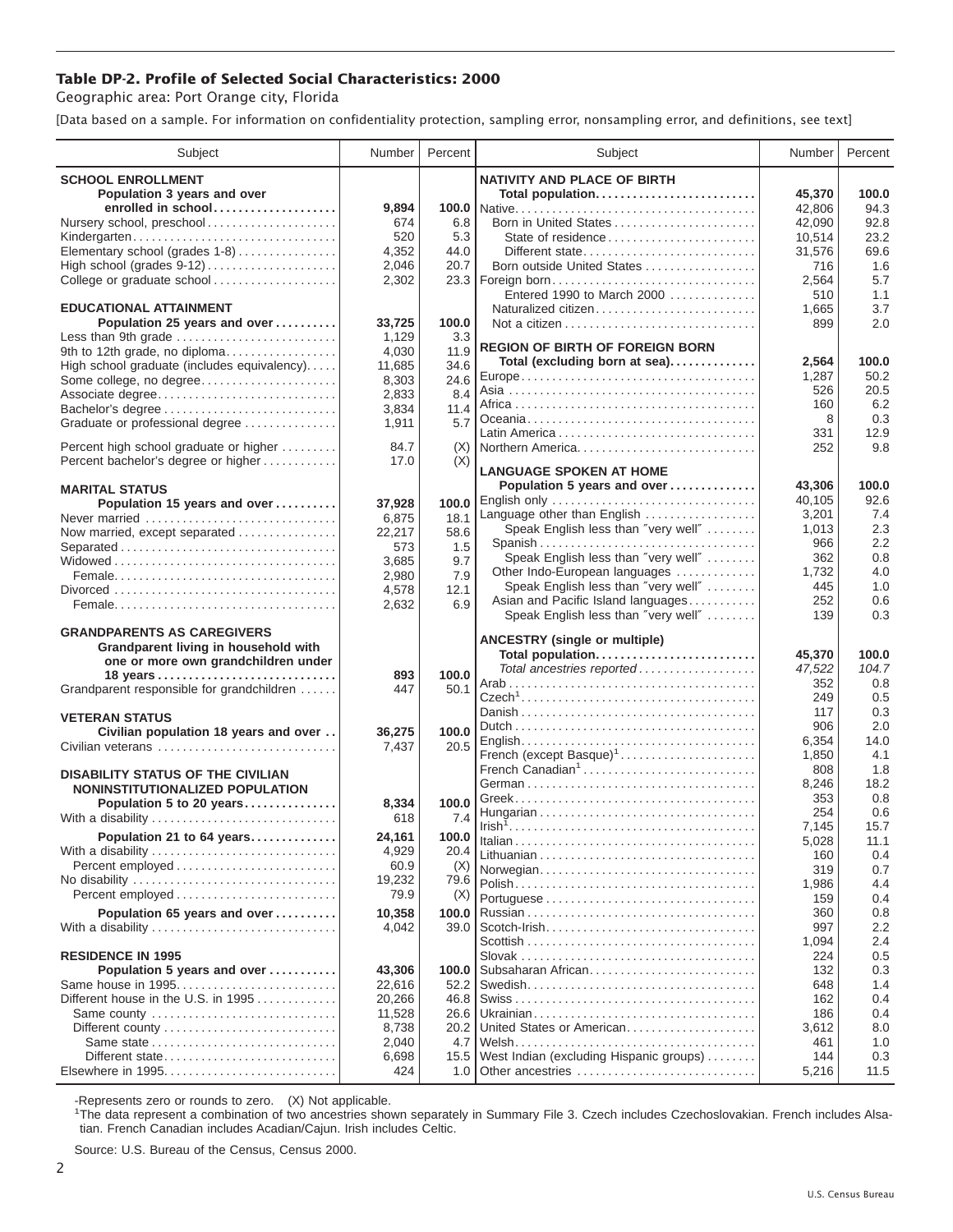## **Table DP-3. Profile of Selected Economic Characteristics: 2000**

Geographic area: Port Orange city, Florida

[Data based on a sample. For information on confidentiality protection, sampling error, nonsampling error, and definitions, see text]

| Subject                                         | Number      | Percent          | Subject                                                                                                                     | Number       | Percent     |
|-------------------------------------------------|-------------|------------------|-----------------------------------------------------------------------------------------------------------------------------|--------------|-------------|
| <b>EMPLOYMENT STATUS</b>                        |             |                  | <b>INCOME IN 1999</b>                                                                                                       |              |             |
| Population 16 years and over                    | 37,443      | 100.0            | Households                                                                                                                  | 19.433       | 100.0       |
| In labor force                                  | 21,484      | 57.4             | Less than \$10,000                                                                                                          | 1,240        | 6.4         |
| Civilian labor force                            | 21,429      |                  |                                                                                                                             | 1,350        | 6.9         |
| Employed                                        | 20,814      |                  |                                                                                                                             | 3,219        | 16.6        |
|                                                 | 615         |                  |                                                                                                                             | 2,905        | 14.9        |
| Percent of civilian labor force                 | 2.9         | (X)              |                                                                                                                             | 3,716        | 19.1        |
|                                                 | 55          |                  | $0.1$   \$50,000 to \$74,999                                                                                                | 4,110        | 21.1        |
| Not in labor force                              | 15,959      |                  |                                                                                                                             | 1,727        | 8.9         |
|                                                 | 19.903      | 100.0            | \$100,000 to \$149,999                                                                                                      | 759          | 3.9         |
| Females 16 years and over<br>In labor force     | 10,353      | 52.0             |                                                                                                                             | 237          | 1.2         |
| Civilian labor force                            | 10,345      | 52.0             | \$200,000 or more                                                                                                           | 170          | 0.9         |
| Employed                                        | 10,026      | 50.4             | Median household income (dollars)                                                                                           | 38,783       | (X)         |
|                                                 |             |                  |                                                                                                                             |              |             |
| Own children under 6 years                      | 2,479       | 100.0            |                                                                                                                             | 13,613       | 70.1        |
| All parents in family in labor force            | 1,526       | 61.6             | Mean earnings (dollars) <sup>1</sup>                                                                                        | 45,702       | (X)         |
| <b>COMMUTING TO WORK</b>                        |             |                  | With Social Security income                                                                                                 | 7,843        | 40.4        |
| Workers 16 years and over                       | 20,589      |                  | Mean Social Security income (dollars) <sup>1</sup><br>100.0 With Supplemental Security Income                               | 12,389       | (X)<br>3.3  |
| Car, truck, or van - - drove alone              | 17,177      | 83.4             |                                                                                                                             | 650          |             |
| Car, truck, or van - - carpooled                | 2,380       | 11.6             | Mean Supplemental Security Income<br>$\text{(dollars)}^1 \dots \dots \dots \dots \dots \dots \dots \dots \dots \dots \dots$ | 6,884        | (X)         |
| Public transportation (including taxicab)       | 105         | 0.5              | With public assistance income                                                                                               | 304          | 1.6         |
|                                                 | 159         | 0.8              | Mean public assistance income $(dollars)1 \ldots$ .                                                                         | 4,055        | (X)         |
|                                                 | 314         | 1.5              | With retirement income                                                                                                      | 5,449        | 28.0        |
| Worked at home                                  | 454         | $2.2\phantom{0}$ | Mean retirement income $(dollars)1$                                                                                         | 18,207       | (X)         |
| Mean travel time to work $(minutes)^1$          | 23.7        | (X)              |                                                                                                                             |              |             |
|                                                 |             |                  | Families                                                                                                                    | 13,147       | 100.0       |
| <b>Employed civilian population</b>             |             |                  | Less than \$10,000                                                                                                          | 426          | 3.2         |
| 16 years and over                               | 20,814      |                  |                                                                                                                             | 568          | 4.3         |
| <b>OCCUPATION</b>                               |             |                  | \$15,000 to \$24,999                                                                                                        | 1,690        | 12.9        |
| Management, professional, and related           |             |                  | \$25,000 to \$34,999                                                                                                        | 1,943        | 14.8        |
|                                                 | 6,258       |                  | $30.1$ \\$35,000 to \$49,999                                                                                                | 2,796        | 21.3        |
| Service occupations                             | 3,654       |                  |                                                                                                                             | 3,201        | 24.3        |
| Sales and office occupations                    | 6,539       |                  | $31.4$ \\ \$75,000 to \$99,999                                                                                              | 1,472        | 11.2        |
| Farming, fishing, and forestry occupations      | 68          |                  |                                                                                                                             | 697          | 5.3         |
| Construction, extraction, and maintenance       |             |                  | \$150,000 to \$199,999                                                                                                      | 202          | 1.5         |
|                                                 | 2,313       |                  | 11.1 $$200,000$ or more                                                                                                     | 152          | 1.2         |
| Production, transportation, and material moving |             |                  | Median family income (dollars)                                                                                              | 44,684       | (X)         |
| occupations                                     | 1,982       | 9.5              | Per capita income $(dollars)1$                                                                                              | 20,628       | (X)         |
| <b>INDUSTRY</b>                                 |             |                  | Median earnings (dollars):                                                                                                  |              |             |
| Agriculture, forestry, fishing and hunting,     |             |                  | Male full-time, year-round workers                                                                                          | 32,147       | (X)         |
|                                                 | 29          | 0.1              | Female full-time, year-round workers                                                                                        | 22,391       | (X)         |
|                                                 | 1,744       | 8.4              |                                                                                                                             |              |             |
| Manufacturing                                   | 1,453       | 7.0              |                                                                                                                             | Number       | Percent     |
| Wholesale trade                                 | 731         | 3.5              |                                                                                                                             | below        | below       |
|                                                 | 3,254       | 15.6             |                                                                                                                             | poverty      | poverty     |
| Transportation and warehousing, and utilities   | 931         | 4.5              | Subject                                                                                                                     | level        | level       |
|                                                 | 519         | 2.5              |                                                                                                                             |              |             |
| Finance, insurance, real estate, and rental and |             |                  | <b>POVERTY STATUS IN 1999</b>                                                                                               |              |             |
|                                                 | 1,375       | 6.6              | Families                                                                                                                    | 654          | 5.0         |
| Professional, scientific, management, adminis-  |             |                  | With related children under 18 years                                                                                        | 463          | 8.7         |
| trative, and waste management services          | 1,946       | 9.3              | With related children under 5 years                                                                                         | 159          | 10.1        |
| Educational, health and social services         | 4,190       | 20.1             |                                                                                                                             |              |             |
| Arts, entertainment, recreation, accommodation  |             |                  | Families with female householder, no                                                                                        |              |             |
| and food services                               | 2,350       | 11.3             | husband present                                                                                                             | 283          | 14.6        |
| Other services (except public administration)   | 1,121       | 5.4              | With related children under 18 years                                                                                        | 274          | 20.9        |
| Public administration                           | 1,171       | 5.6              | With related children under 5 years                                                                                         | 63           | 28.1        |
|                                                 |             |                  |                                                                                                                             |              |             |
| <b>CLASS OF WORKER</b>                          |             |                  | Individuals                                                                                                                 | 3,416        | 7.6         |
| Private wage and salary workers                 | 16,333      |                  | 78.5   18 years and over                                                                                                    | 2,524        | 7.0         |
| Government workers                              | 2,871       | 13.8             | 65 years and over                                                                                                           | 542          | 5.2         |
| Self-employed workers in own not incorporated   |             |                  | Related children under 18 years                                                                                             | 831          | 9.4         |
| Unpaid family workers                           | 1,576<br>34 | 7.6<br>0.2       | Related children 5 to 17 years<br>Unrelated individuals 15 years and over                                                   | 616<br>1,521 | 9.1<br>17.6 |
|                                                 |             |                  |                                                                                                                             |              |             |

-Represents zero or rounds to zero. (X) Not applicable.

<sup>1</sup>If the denominator of a mean value or per capita value is less than 30, then that value is calculated using a rounded aggregate in the numerator. See text.

Source: U.S. Bureau of the Census, Census 2000.